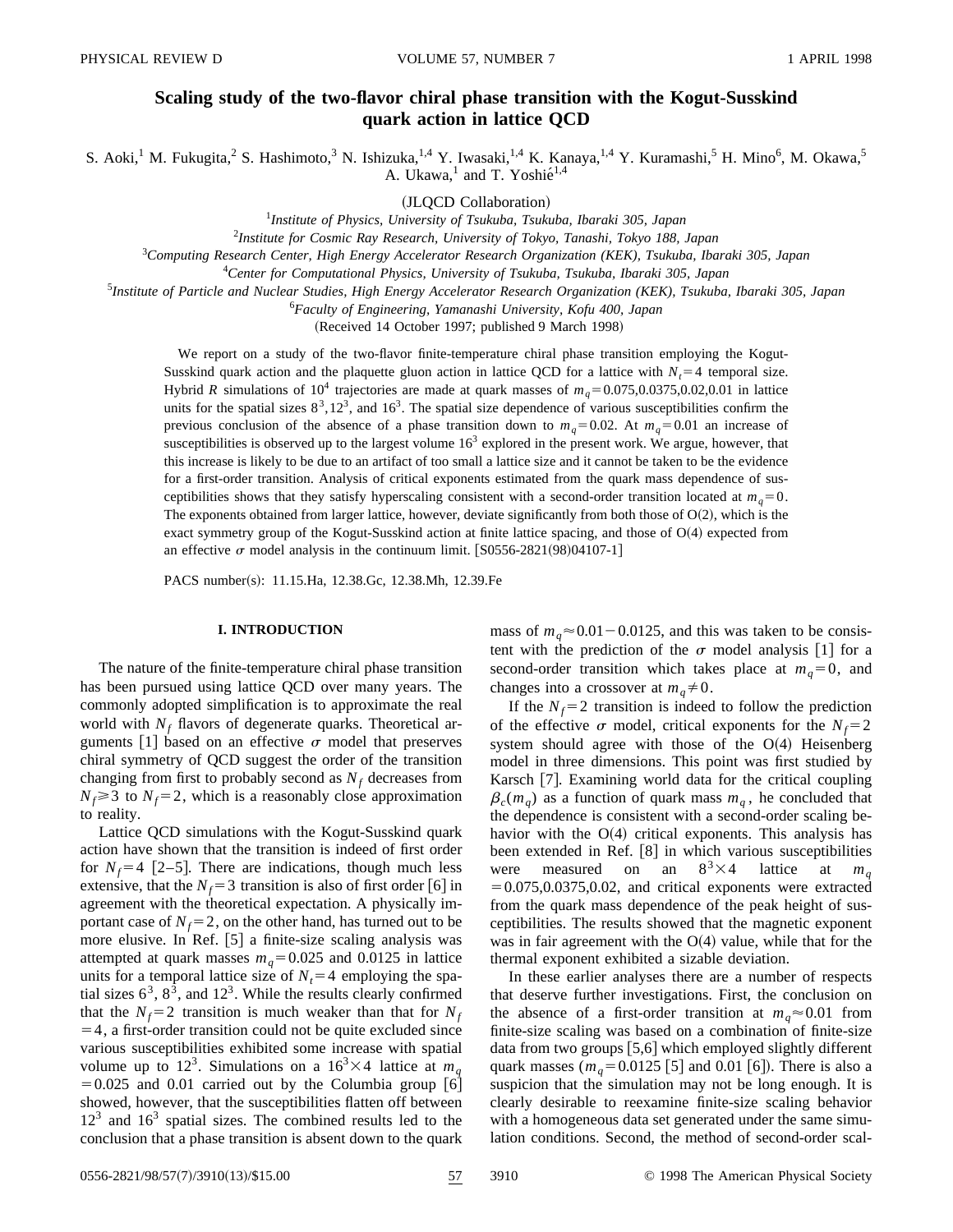ing analysis should be applicable only for sufficiently large lattice sizes to avoid finite-size effects. It is not clear if the spatial size of  $8<sup>3</sup>$  employed by Karsch and Laermann [8] is sufficient, especially toward light quark masses. An additional question is whether the range of quark mass  $m_q$  $=0.075-0.02$  they explored is small enough for the true critical behavior to manifest in the susceptibilities. Thus an extension of their work toward larger spatial sizes and smaller quark masses is undoubtedly desired.

In order to address these points we have carried out new simulations for the two-flavor chiral phase transition with the Kogut-Susskind quark action, and systematically collected data over a range of spatial sizes and quark masses with statistics higher than in the previous work. Our simulations have been made for  $m_q = 0.075$ , 0.0375, 0.02, and 0.01 on lattices of size  $8^3 \times 4$ ,  $12^3 \times 4$ , and  $16^3 \times 4$ , accumulating 10 000 trajectories of the hybrid *R* algorithm for each parameter set. In this article we present details of the runs and results of our analyses on both finite-size and second-order scaling behavior. The calculations have been performed on the Fujitsu VPP500/80 supercomputer at KEK.

A preliminary account of our results was reported in Ref. @9#. A similar study has been carried out by the Bielefeld group [10] with lattice sizes up to  $16<sup>3</sup> \times 4$  but keeping the quark mass only to  $m_q \ge 0.02$ . The MILC Collaboration has recently started simulations for small quark masses down to  $m_q$ =0.008 employing lattices as large as 24<sup>3</sup> [11].

In Sec. II we describe details of our simulation. In particular we explain our method for computing the disconnected part of fermionic susceptibilities which is nontrivial. In Sec. III we discuss finite-size scaling analysis for a given quark mass. In Sec. IV analyses of exponents and scaling functions extracted from the quark mass dependence of susceptibilities are presented. Conclusions of the present work are given in Sec. V.

#### **II. SIMULATION AND MEASUREMENTS**

#### **A. Simulation algorithm**

The present study is carried out with the plaquette action for gluons and the Kogut-Susskind action for quarks. The effective action is given by

$$
S_{\text{eff}} = -\frac{\beta}{6} \sum_{\text{plaquette}} \text{Tr}(U_{\text{plaquette}}) - \frac{N_f}{4} \text{Tr} \ln[D(U)^{\dagger} D(U)]_e, \tag{1}
$$

where  $N_f$ =2, the subscript *e* means the even part, and  $D(U)$ denotes the Kogut-Susskind quark operator

$$
D(U) = m_q + \frac{1}{2} \sum_{\mu} D_{\mu}(U),
$$
 (2)

with

$$
D_{\mu}(U)_{x,y} = \eta_{x\mu} (\delta_{x+\hat{\mu},y} U_{x\mu} - \delta_{x-\hat{\mu},y} U_{y\mu}^{\dagger}). \tag{3}
$$

We employ the standard hybrid *R* algorithm to simulate the system, adopting the same normalization of the step size  $\Delta \tau$ as in the original literature  $[12]$ . In the leap-frog update to solve the molecular dynamics equations, link variables are assigned to half-integer time steps and conjugate momenta to integer times. Inversion of the quark operator is made with the conjugate gradient algorithm.

### **B. Observables and method of measurement**

We consider local observables defined by

$$
\bar{\psi}\psi = \frac{1}{V} \sum_{x} \bar{\psi}_x \psi_x, \qquad (4)
$$

$$
\overline{\psi}D_0\psi = \frac{1}{V_{x,y}} \overline{\psi}_x D_{0x,y} \psi_y, \qquad (5)
$$

$$
P_{\tau} = \frac{1}{9V} \sum_{x} \sum_{1 \le i \le 3} \text{Tr}(U_{x4i}), \quad (6)
$$

$$
P_{\sigma} = \frac{1}{9V} \sum_{x} \sum_{1 \le i < j \le 3} \operatorname{Tr}(U_{xij}),\tag{7}
$$

$$
\Omega = \frac{1}{L^3} \sum_{x} \Omega_x^*,
$$
  

$$
\Omega_x^* = \frac{1}{3} \operatorname{Tr} \left( \prod_{x_t=1}^{N_t} U_{x4} \right),
$$
 (8)

where  $V = L^3 \tcdot N_t$  denotes the lattice volume of an  $L^3 \times N_t$ lattice,  $D_0$  the temporal hopping term of the Kogut-Susskind operator as defined in Eq. (3), and  $U_{x\mu\nu}$  the plaquette in the  $\mu\nu$  plane. In the course of our simulation, we measure these quantities and the corresponding susceptibilities given by

V*<sup>x</sup>*

$$
\chi_m = V[\langle (\bar{\psi}\psi)^2 \rangle - \langle \bar{\psi}\psi \rangle^2],\tag{9}
$$

$$
\chi_{t,f} = V[\langle (\bar{\psi}\psi)(\bar{\psi}D_0\psi)\rangle - \langle \bar{\psi}\psi\rangle \langle \bar{\psi}D_0\psi\rangle],\tag{10}
$$

$$
\chi_{t,i} = V[\langle (\bar{\psi}\psi)P_i \rangle - \langle \bar{\psi}\psi \rangle \langle P_i \rangle], \quad i = \sigma, \tau,
$$
 (11)

$$
\chi_{e,f} = V[\langle (\overline{\psi}D_0\psi)^2 \rangle - \langle \overline{\psi}D_0\psi \rangle^2],\tag{12}
$$

$$
\chi_{e,i} = V[\langle (\bar{\psi}D_0\psi)P_i \rangle - \langle \bar{\psi}D_0\psi \rangle \langle P_i \rangle], \quad i = \sigma, \tau,
$$
\n(13)

$$
\chi_{e,ij} = V[\langle P_i P_j \rangle - \langle P_i \rangle \langle P_j \rangle], \quad i,j = \sigma, \tau,
$$
\n(14)

$$
\chi_{\Omega} = V[\langle \Omega^2 \rangle - \langle \Omega \rangle^2]. \tag{15}
$$

Calculation of the fermionic susceptibilities  $\chi_m$ ,  $\chi_{t,f}$ , and  $\chi_{e,f}$  is nontrivial because of the presence of disconnected quark loop contributions. Let us illustrate our procedure for  $\chi_m$ . After quark contractions and correcting by powers of  $N_f/4$  for normalization to  $N_f$  flavors,  $\chi_m$  is written

$$
\chi_m = \chi_{\text{disc}} + \chi_{\text{conn}}\,,\tag{16}
$$

$$
\chi_{\text{disc}} = \left(\frac{N_f}{4}\right)^2 \frac{1}{V} \left[\langle (\text{Tr} D^{-1})^2 \rangle - \langle \text{Tr} D^{-1} \rangle^2 \right],\tag{17}
$$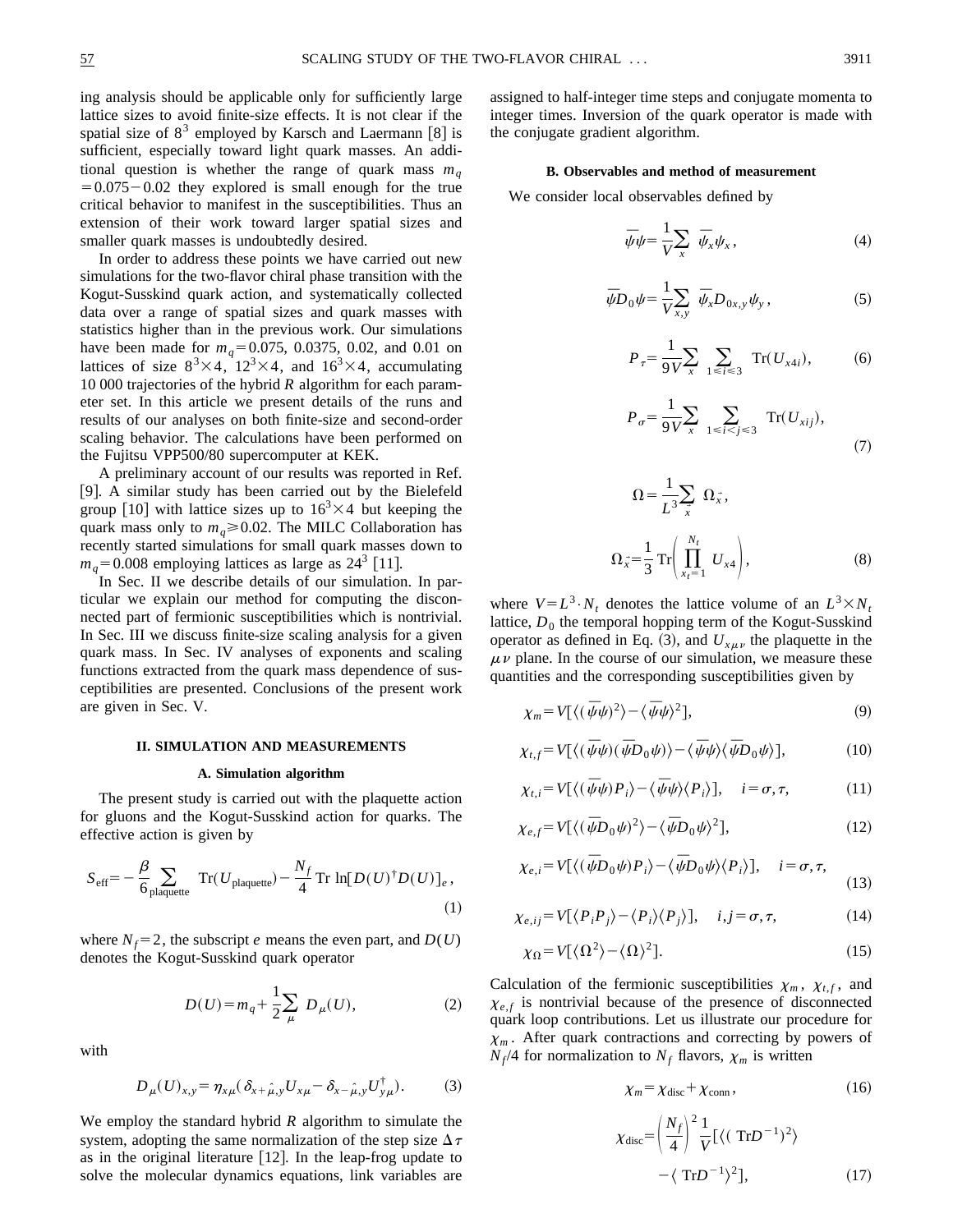$$
\chi_{\text{conn}} = -\frac{N_f}{4} \frac{1}{V} \sum_{x,y} \langle D_{x,y}^{-1} D_{y,x}^{-1} \rangle.
$$
 (18)

We employ the volume source method without gauge fixing  $|13|$  to evaluate the two parts. Let

$$
G_x^{a,b} \equiv \sum_{y} (D^{-1})_{x,y}^{a,b} \tag{19}
$$

be the quark propagator for unit source placed at every space-time site with a given color *b*. Define

$$
O_1 = \sum_{x,y} \sum_{a,b} G_x^{a,a} G_y^{b,b}, \qquad (20)
$$

$$
O_2 = \sum_{x,y} \sum_{a,b} G_x^{a,b} G_y^{b,a}, \qquad (21)
$$

$$
O_3 = \sum_x \sum_{a,b} G_x^{a,a} G_x^{b,b}, \qquad (22)
$$

$$
O_4 = \sum_x \sum_{a,b} G_x^{a,b} G_x^{b,a}.
$$
 (23)

Up to terms which are gauge noninvariant, and hence vanish on the average, we find

$$
(\text{Tr}D^{-1})^2 = +\frac{9}{8}O_1 - \frac{3}{8}O_2 - \frac{1}{8}O_3 + \frac{3}{8}O_4, \qquad (24)
$$

$$
\sum_{x,y} D_{x,y}^{-1} D_{y,x}^{-1} = -\frac{3}{8} O_1 + \frac{9}{8} O_2 + \frac{3}{8} O_3 - \frac{1}{8} O_4.
$$
\n(25)

Note that  $O_1$  contains the connected contribution in addition to the dominant disconnected part, and vice versa for  $O_2$ . The terms  $O_3$  and  $O_4$  represent contact contributions in which the source and sink points of the quark coincide.

To calculate the susceptibility  $\chi_{t,f}$  we need to replace one of the volume source propagator  $G_x^{a,b}$  in Eqs. (20)–(23) by  $(D_0G)_x^{a,b}$ . Both propagators should be replaced in this way for  $\chi_{e,f}$ .

#### **C. Choice of run parameters**

The distribution of observables generated by the hybrid *R* algorithm suffers from systematic errors arising from a finite molecular dynamics step size  $\Delta \tau$  and a finite-stopping condition taken for the conjugate gradient inversion of the quark operator. For analyses of critical properties of phase transitions, potential problems caused by these systematic errors are a shift of the critical coupling  $\beta_c$  and a modification of susceptibilities, in particular a change in the magnitude of the peak height of susceptibilities at  $\beta = \beta_c$ . In order to examine these effects we carry out test runs on an  $8<sup>3</sup> \times 4$  lattice at  $m_q = 0.02$ .

Let us define a residual *r* of the conjugate gradient inversion algorithm applied for a source vector *b* by



FIG. 1. Time history of chiral order parameter for a series of values of the stopping condition on an  $8^3 \times 4$  lattice at  $m_q = 0.02$ and  $\Delta \tau = 0.03$ .

$$
r \equiv \sqrt{\frac{||b_e - (D^{\dagger} D x)_e||^2}{3V}},
$$
 (26)

where, as in Eq.  $(1)$ , the subscript  $e$  means the even part. The choice of the factor  $3V$  is motivated by the fact that the norm of the residue vector  $||b_e - (D^{\dagger}Dx)_e||^2$  is proportional to *V*  $=L^3 \tcdot N_t$  for a Gaussian noise source employed for the hybrid *R* algorithm.

To test effects of the stopping condition, we choose an approximate value of the critical coupling  $\beta$ =5.282 for  $m_q$  $=0.02$ , and generate 1000 trajectories of unit length with a fixed step size of  $\Delta \tau$ =0.03, varying the stopping condition from  $r=10^{-2}$  to  $10^{-6}$ . The time histories of the chiral order parameter  $\bar{\psi}\psi$  for the runs are shown in Fig. 1. We observe that a looser stopping condition leads to a smaller value and a larger magnitude of fluctuations of  $\bar{\psi}\psi$ . The results, however, are stable for  $r \lesssim 10^{-4} - 10^{-5}$ . In all of our production runs we therefore take the condition given by

$$
r \le 10^{-6}.\tag{27}
$$

Another possible measure of the stopping condition is to employ the ratio

$$
\widetilde{r} = \frac{||b_e - (D^{\dagger} D x)_e||}{||x_e||}.
$$
\n(28)

With a Gaussian noise source we expect  $||x_e||^2 \propto c(m_q)V$ with the coefficient  $c(m_q)$  increasing as  $m_q$  becomes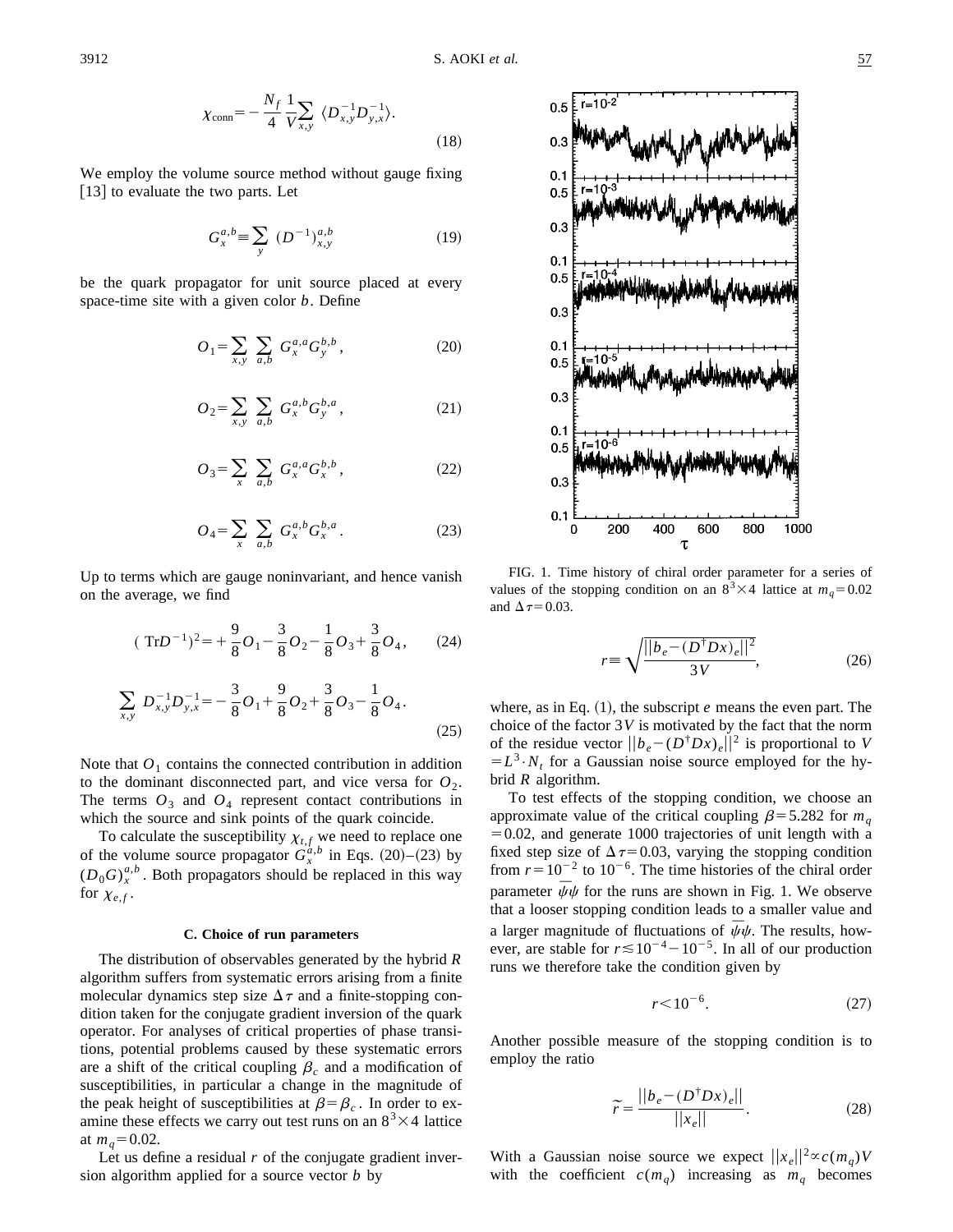

FIG. 2. (a) Critical coupling as a function of step size. (b) Peak height of  $\chi_m$  as a function of step size. Data are taken on an 8<sup>3</sup>  $\times$ 4 lattice at *m<sub>q</sub>*=0.02 with *r*<10<sup>-6</sup>.

smaller. Thus our stopping condition is relatively tighter toward smaller quark masses compared to that given in terms of Eq.  $(28)$ .

We examine systematic effects of the step size by carrying out runs of 10 000 trajectories of unit length for the combinations  $(\beta, \Delta \tau) = (5.282, 0.01)$ , (5.284,0.014),  $(5.284, 0.02)$  with the stopping condition fixed at  $r=10^{-6}$ .

The critical coupling  $\beta_c(\Delta \tau)$  estimated from the peak position of the chiral susceptibility  $\chi_m$ , and its peak height  $\chi_{m}^{\max}(\Delta \tau)$  are plotted in Figs. 2(a) and 2(b) as a function of  $\Delta \tau^2$ , where the standard reweighting technique [14] is employed to estimate  $\beta_c(\Delta \tau)$  and  $\chi_m^{\max}(\Delta \tau)$ . We observe that the results are consistent with an  $O(\Delta \tau^2)$  dependence theoretically expected  $[12,15,16]$ . Since quark mass is expected to affect the systematic error in the combination  $(\Delta \tau/m_q)^2$ , we parametrize  $\beta_c(\Delta \tau)$  and  $\chi_m^{\max}(\Delta \tau)$  in the form  $a[1+c(\Delta \tau)]$  $(m_q)^2$ ] and find  $a=5.2812(26)$ ,  $c=0.0011(6)$  for  $\beta_c(\Delta \tau)$ and  $a=14.1(1.2)$ ,  $c=0.34(16)$  for  $\chi_m^{\text{max}}(\Delta \tau)$ . These values suggest that choosing  $\Delta \tau \approx m_q/2$  leads to an accuracy of 0.03% (or 0.0015 in magnitude) for  $\beta_c$  and 9% for  $\chi_m^{\text{max}}$ . We think these accuracies to be sufficient compared to our statistical errors, and adopt  $\Delta \tau \approx m_q/2$  for our production runs.

#### **D. Summary of runs**

We carry out runs for the temporal lattice size  $N_t=4$  at the quark masses  $m_q = 0.075, 0.0375, 0.02$ , and 0.01. For each

TABLE I. Parameters of our runs. For each parameter point 10 000 trajectories are generated with the stopping condition *r*  $=10^{-6}$  for the conjugate gradient solver.

| $N_{\rm s}$ | $m_q = 0.075$<br>$\Delta \tau = 0.05$ | 0.0375<br>0.02 | 0.02<br>0.01 | 0.01<br>0.005   |
|-------------|---------------------------------------|----------------|--------------|-----------------|
| 8           | $\beta$ = 5.35                        | 5.306          | 5.282        | 5.266           |
| 12          | $\beta$ = 5.348                       | 5.306          | 5.282        | 5.266<br>5.2665 |
| 16          | $\beta$ = 5.345                       | 5.306          | 5.282        | 5.266           |

quark mass we employ three spatial lattice sizes given by  $L=8$ , 12 and 16. For each set  $(m_a, L)$  we choose a single value of  $\beta$  close to the critical coupling, which is selected by preliminary short runs, and carry out a long simulation of 10 000 trajectories of unit length starting from an ordered configuration using the stopping condition as described in Sec. II C. Variation of observables as a function of  $\beta$  is calculated by the reweighting technique  $[14]$  from a single run.

In applying the reweighting technique one may consider an alternative procedure of making a number of shorter runs for a set of values of  $\beta$  around  $\beta_c$ . In practice we find long-range fluctuations of *O*(1000) trajectories toward smaller quark masses and larger volumes, so that a simulation at a single parameter point is already quite computer time intensive to get rid of these fluctuations. We therefore adopt the approach of making a single long run at a wellchosen value of  $\beta$  in the present work.

In Table I we list the values of  $\beta$  where our runs are carried out and the molecular dynamics step size  $\Delta \tau$  used. Two runs are made for  $m_q = 0.01$  on a  $12<sup>3</sup> \times 4$  lattice since the first run at  $\beta$ =5.266 turns out to be predominantly in the low-temperature phase. We collect time histories of the chiral order parameter  $\bar{\psi}\psi$  and their histograms in Fig. 3.

In all of the runs observables are calculated at every trajectory, discarding the initial 2000 trajectories of each run. Jackknife analysis is carried out for the reminaing 8000 trajectories to estimate errors. Examining the bin size of 400 and 800 we find that the magnitude of errors is stable, and we adopt 800 for the bin size of our error estimations.

# **III. ANALYSIS OF SPATIAL VOLUME DEPENDENCE**

# **A. Finite-size scaling analysis**

We start our analysis with an examination of the spatial volume dependence of susceptibilities for each quark mass. The  $\beta$  dependence of susceptibilities, evaluated with the reweighting technique for each  $m_q$  and spatial size  $L$ , is illustrated for the chiral and Polyakov susceptibilities  $\chi_m$  and  $\chi_{\Omega}$ in Fig. 4. Let us denote by  $\beta_c$  and  $\chi^{\text{max}}$  the position and height of the peak of a susceptibility. Our numerical results for these quantities are summarized in Table II for each of the susceptibilities defined by Eqs.  $(9)$ – $(15)$ . As typical examples, we plot  $\chi_m^{\text{max}}$ ,  $\chi_{t,f}^{\text{max}}$ , and  $\chi_{\Omega}^{\text{max}}$  as a function of spatial volume  $L^3$  in Fig. 5. Two points for  $m_q=0.01$  on a 12<sup>3</sup> lattice represent two runs at these parameters. The agreement between the two points justifies the robustness of the reweighting method: the method works well even if the simu-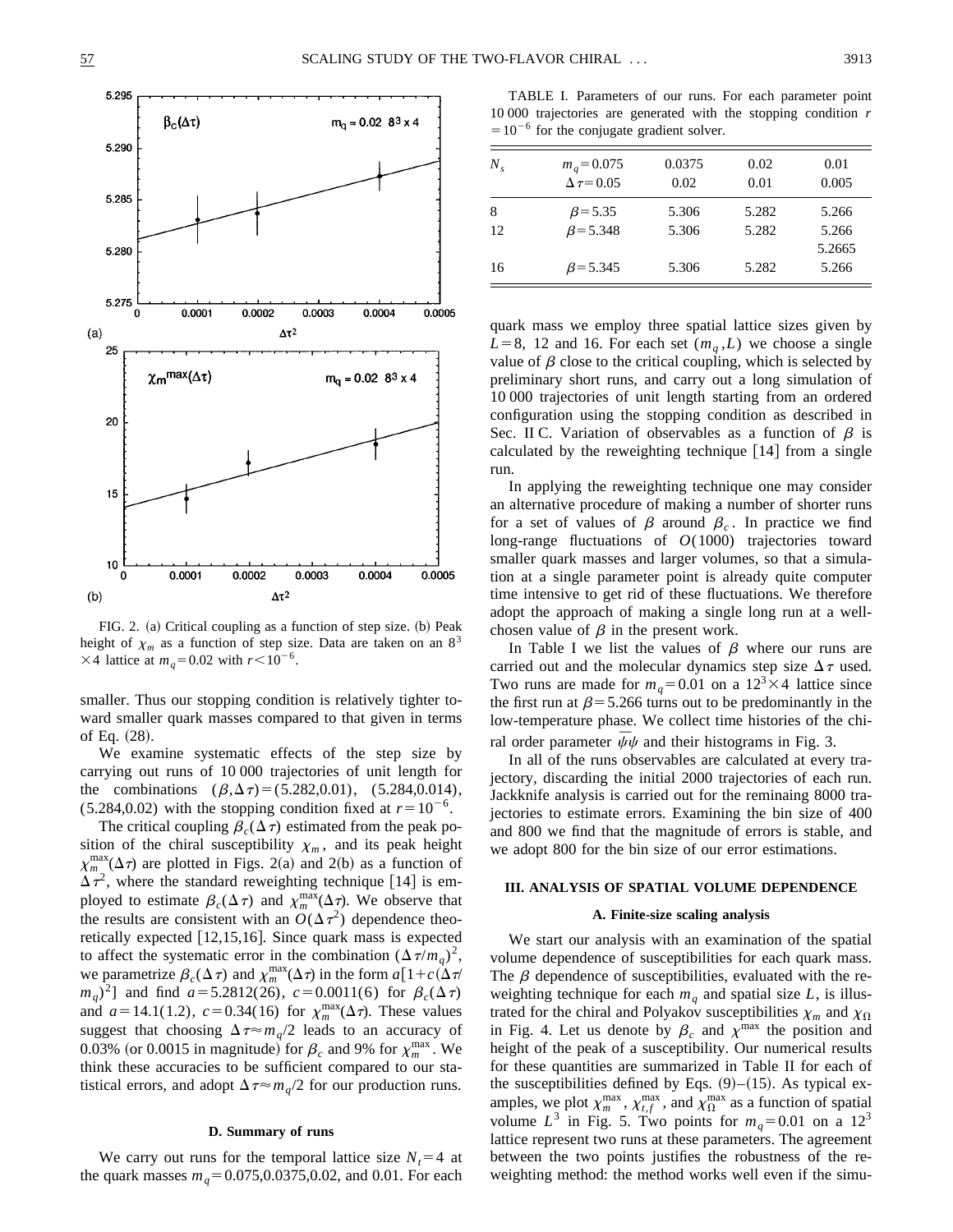

FIG. 3. Time history of  $\bar{\psi}\psi$  and histograms of the runs.

lation is carried out in one side of the two phases, i.e., at  $\beta$ off the critical value. The behavior of other susceptibilities are similar as one may find from Table II.

For the heavier quark masses of  $m_q = 0.075$  and 0.0375 the peak height of the susceptibilities increases little over the sizes  $L=8-16$ , showing that a phase transition is absent for these masses. For  $m_q=0.02$ , a significant increase is seen between  $L=8$  and 12. The increase, however, does not continue beyond  $L=12$ , with the peak height for  $L=16$  consistent with that for  $L=12$ . We then conclude an absence of a phase transition also for  $m_q = 0.02$ . The histogram shown in Fig.  $3(c)$  provides further support for this conclusion; while the histogram for the size  $L=8$  is broad and even hint at a possible presence of a double peak structure, such an indication for metastability is less visible for  $L=12$ , and a single peak structure becomes quite manifest for  $L=16$ .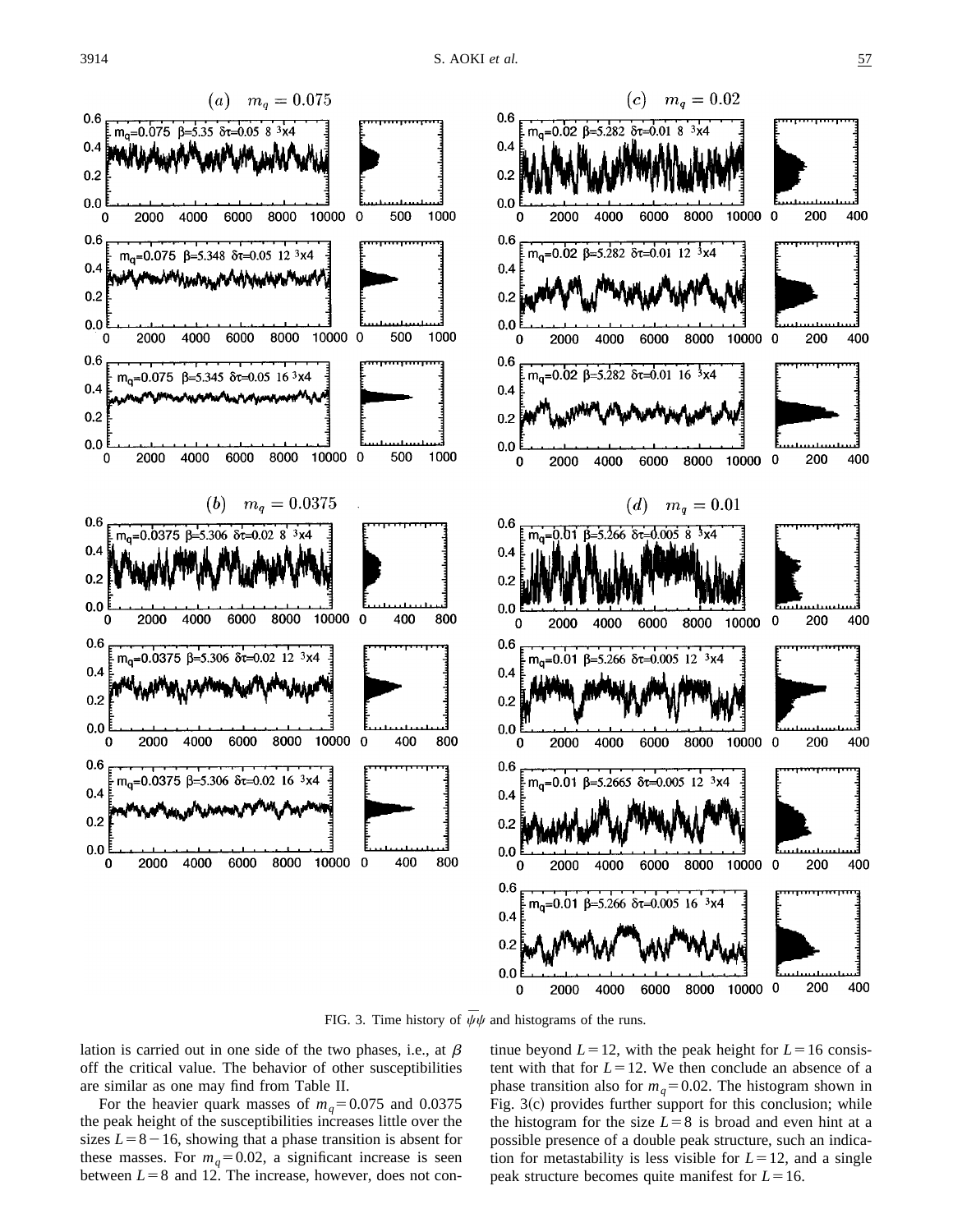

FIG. 4. (a) Chiral susceptibility  $\chi_m$  as a function of  $\beta$ . (b) Same for the Polyakov susceptibility  $\chi_{\Omega}$ . For  $L=12$  at  $m_q=0.01$  the run with  $\beta$ =5.266 is employed.

For  $m_q = 0.01$  the peak height also increases between *L*  $=8$  and 12. Furthermore, the increase continues up to L  $=16$ . In fact the rate of increase is consistent with a linear behavior in volume, which is expected for a first-order phase transition.

We think, however, that caution must be exercised to draw a conclusion solely from Fig. 5. Comparing the time histories of  $\bar{\psi}\psi$  for the three lattice sizes  $L=8$ , 12, and 16 in Fig.  $3(d)$ , we observe that a flip-flop behavior between two different values of  $\bar{\psi}\psi$  is most distinct for the smallest lattice size  $L=8$ , and the time histories for the larger lattice sizes  $L=12$  and 16 are dominated more by irregular patterns, the width of fluctuations becoming smaller as the size increases. These features are also reflected in the histograms. A doublepeak distribution, clearly seen for  $L=8$ , is less evident for  $L=12$  and barely visible for  $L=16$ . Moreover, the width of the distribution is narrower for larger lattice sizes. These trends show a marked contrast with the case of the first-order deconfining phase transitions of the pure  $SU(3)$  gauge theory and of four-flavor QCD, where a flip-flop behavior in the time history and a double-peak distribution in histograms become progressively pronounced toward larger spatial volumes, for instance, as is seen in Fig. 1 of Ref.  $[17]$ .

The observations above indicate that the increase of susceptibilities seen for  $m_q = 0.01$  is due to insufficient spatial



FIG. 5. Peak height of the susceptibility  $\chi_m$ ,  $\chi_{t,f}$ , and  $\chi_{\Omega}$  as a function of spatial volume  $L^3$ .

volume, which is similar to an increase between  $L=8$  and 12 for  $m_q=0.02$  for which the susceptibilities level off for *L*  $=16$ . In order to make a comparison of volume dependence for different quark masses, we need to normalize the lattice size in terms of a relevant length scale, which may be taken to be the pion correlation length  $\xi_{\pi} = 1/m_{\pi}$  at zero temperature. Results of  $m_\pi$  precisely at the values of  $\beta$  and  $m_\alpha$ where our simulations are made are not available. The MILC Collaboration, however, has given a parametrization of available data for  $\pi$  and  $\rho$  meson masses as a function of  $\beta$  and  $m_q$  [16], from which we find  $\xi_{\pi} \approx 3.0$  for  $m_q = 0.02$  and  $\xi_{\pi}$  $\approx$  4.4 for  $m_q$ = 0.01 at the respective critical couplings. Hence the size  $L=8$  for  $m_q=0.02$  roughly corresponds to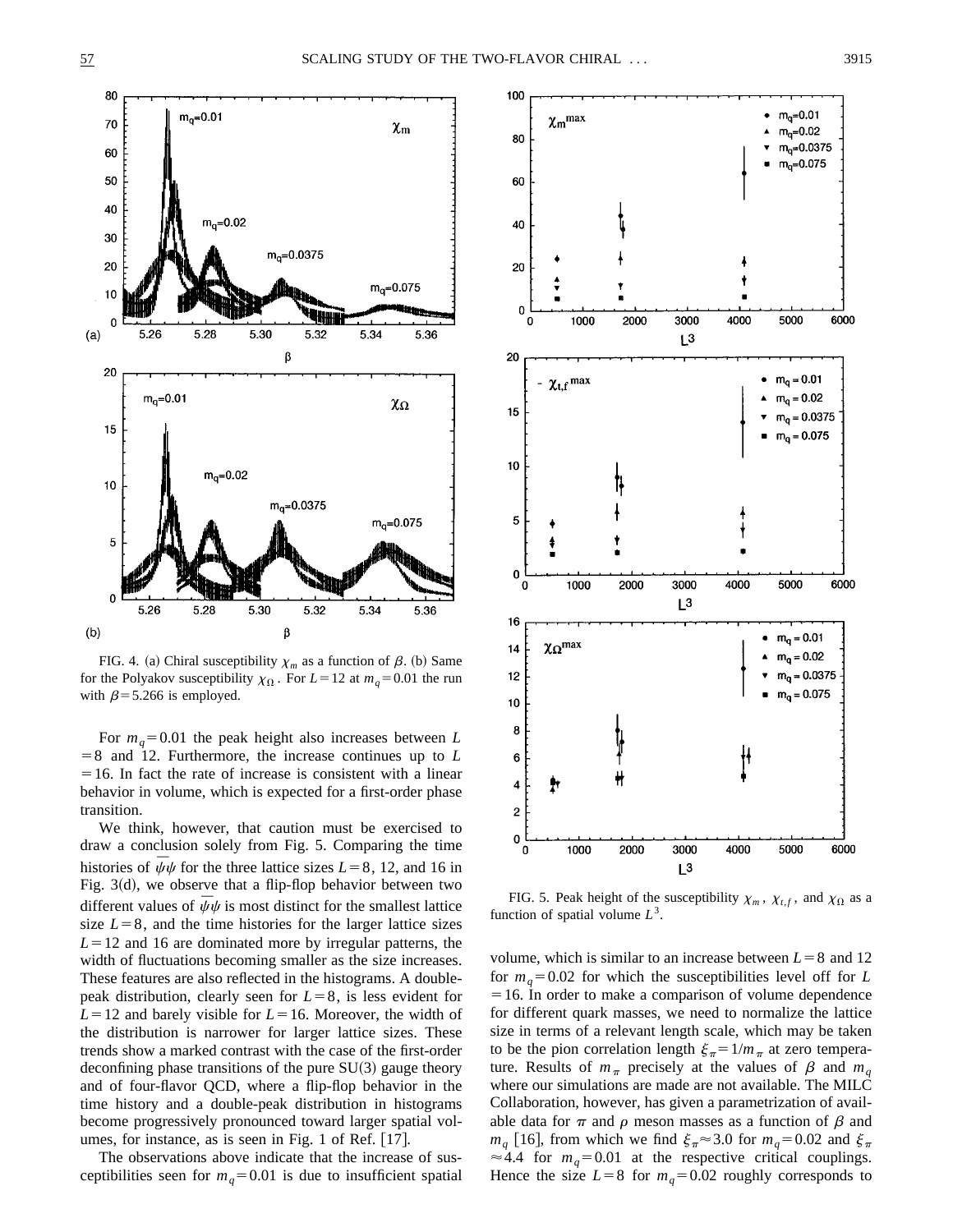E,

TABLE II. Peak position  $\beta_c$  and peak height  $\chi^{\text{max}}$  of various susceptibilities for each quark mass  $m_q$  and spatial lattice size *L*.

|                      | $L = 8$    |                                   |                 | $L=12$                            | $L = 16$        |                                        |
|----------------------|------------|-----------------------------------|-----------------|-----------------------------------|-----------------|----------------------------------------|
| $m_q$                | $\beta_c$  | $\chi_m^{\rm max}$                | $\beta_c$       | $\chi_m^{\rm max}$                | $\beta_c$       | $\chi_m^{\rm max}$                     |
| 0.0750               | 5.3494(17) | 5.9(0.3)                          | 5.3477(14)      | 6.3(0.6)                          | 5.3443(18)      | 6.3(0.7)                               |
| 0.0375               | 5.3073(18) | 10.5(0.5)                         | 5.3099(16)      | 11.6(1.6)                         | 5.3072(7)       | 14.1(2.2)                              |
| 0.0200               | 5.2831(23) | 14.7(1.0)                         | 5.2823(8)       | 24.6(3.1)                         | 5.2819(5)       | 22.9(2.2)                              |
| 0.0100               | 5.2665(20) | 24.4(1.6)                         | 5.2681(7)       | 44.4(6.2)                         | 5.2657(4)       | 63.9(12.3)                             |
| 0.0100               |            |                                   | 5.2665(6)       | 38.0(3.9)                         |                 |                                        |
| $m_{\boldsymbol{q}}$ | $\beta_c$  | $\chi_{t,f}^{\max}$               | $\beta_c$       | $\chi_{t,f}^{\rm max}$            | $\beta_c$       | $\chi_{t,f}^{\rm max}$                 |
| 0.0750               | 5.3484(17) | $-1.97(0.13)$                     | 5.3472(12)      | $-2.08(0.24)$                     | 5.3441(14)      | $-2.17(0.24)$                          |
| 0.0375               | 5.3064(19) | $-2.76(0.16)$                     | 5.3086(14)      | $-3.20(0.43)$                     | 5.3069(7)       | $-4.11(0.72)$                          |
| 0.0200               | 5.2821(18) | $-3.23(0.27)$                     | 5.2819(9)       | $-5.82(0.77)$                     | 5.2817(5)       | $-5.71(0.56)$                          |
| 0.0100               | 5.2658(20) | $-4.77(0.39)$                     | 5.2678(7)       | $-9.02(1.31)$                     | 5.2655(4)       | $-14.05(3.25)$                         |
| 0.0100               |            |                                   | 5.2661(7)       | $-8.20(0.89)$                     |                 |                                        |
| $m_q\,$              | $\beta_c$  | $\chi_{t,\sigma}^{\max}$          | $\beta_c$       | $\chi_{t,\sigma}^{\max}$          | $\beta_c$       | $\chi_{t,\sigma}^{\max}$               |
| 0.0750               | 5.3483(16) | $-0.71(0.05)$                     | 5.3474(14)      | $-0.76(0.10)$                     | 5.3441(16)      | $-0.80(0.11)$                          |
| 0.0375               | 5.3060(19) | $-1.04(0.07)$                     | 5.3085(19)      | $-1.15(0.17)$                     | 5.3069(8)       | $-1.48(0.27)$                          |
| 0.0200               | 5.2816(22) | $-1.24(0.11)$                     | 5.2819(9)       | $-2.22(0.29)$                     | 5.2816(6)       | $-2.12(0.22)$                          |
| 0.0100               | 5.2656(22) | $-1.91(0.15)$                     | 5.2679(7)       | $-3.70(0.57)$                     | 5.2656(4)       | $-5.62(1.17)$                          |
| 0.0100               |            |                                   | 5.2661(7)       | $-3.18(0.39)$                     |                 |                                        |
| $m_q$                | $\beta_c$  | $\chi_{t,\tau}^{\rm max}$         | $\beta_c$       | $\chi_{t,\tau}^{\rm max}$         | $\beta_c$       | $\chi_{t,\tau}^{\max}$                 |
| 0.0750               | 5.3482(16) | $-0.79(0.06)$                     | 5.3473(14)      | $-0.84(0.11)$                     | 5.3439(17)      | $-0.89(0.12)$                          |
| 0.0375               | 5.3061(19) | $-1.16(0.08)$                     | 5.3088(22)      | $-1.29(0.22)$                     | 5.3069(8)       | $-1.68(0.32)$                          |
| 0.0200               | 5.2817(22) | $-1.40(0.12)$                     | 5.2819(9)       | $-2.53(0.33)$<br>5.2816(6)        |                 | $-2.41(0.25)$                          |
| 0.0100               | 5.2656(21) | $-2.12(0.17)$                     | 5.2679(7)       | $-4.09(0.63)$                     | 5.2656(4)       | $-6.32(1.35)$                          |
| 0.0100               |            |                                   | 5.2661(7)       | $-3.56(0.42)$                     |                 |                                        |
| $m_{\it q}$          | $\beta_c$  | $\chi^{\mathrm{max}}_{e,f}$       | $\beta_c$       | $\chi^{\mathrm{max}}_{e,f}$       | $\beta_c$       | $\chi^{\mathrm{max}}_{e,f}$            |
| 0.0750               | 5.3480(17) | 1.31(0.06)                        | 5.3462(16)      | 1.41(0.10)                        | 5.3441(13)      | 1.38(0.09)                             |
| 0.0375               | 5.3062(25) | 1.53(0.06)                        | 5.3078(15)      | 1.55(0.11)                        | 5.3065(7)       | 1.96(0.25)                             |
| 0.0200               | 5.2825(19) | 1.60(0.11)                        | 5.2813(13)      | 2.09(0.18)                        | 5.2815(10)      | 2.18(0.18)                             |
| 0.0100               | 5.2626(31) | 2.14(0.19)                        | 5.2676(9)       | 2.39(0.34)                        | 5.2656(4)       | 3.82(0.84)                             |
| 0.0100               |            |                                   | 5.2657(6)       | 2.58(0.31)                        |                 |                                        |
| $m_{\boldsymbol{q}}$ | $\beta_c$  | $\chi^{\mathrm{max}}_{e,\sigma}$  | $\pmb{\beta}_c$ | $\chi^{\mathrm{max}}_{e,\sigma}$  | $\pmb{\beta}_c$ | $\chi^{\mathrm{max}}_{e,\sigma}$       |
| 0.0750               | 5.3478(17) | 0.236(0.021)                      | 5.3470(14)      | 0.259(0.040)                      | 5.3441(15)      | 0.271(0.041)                           |
| 0.0375               | 5.3058(21) | 0.276(0.021)                      | 5.3080(18)      | 0.321(0.050)                      | 5.3067(8)       | 0.438(0.088)                           |
| 0.0200               | 5.2813(20) | 0.279(0.031)                      | 5.2816(9)       | 0.538(0.076)                      | 5.2815(7)       | 0.530(0.059)                           |
| 0.0100               | 5.2652(21) | 0.399(0.032)                      | 5.2677(7)       | 0.754(0.120)                      | 5.2655(4)       | 1.245(0.314)                           |
| 0.0100               |            |                                   | 5.2658(7)       | 0.715(0.089)                      |                 |                                        |
| $m_q$                | $\beta_c$  | $\chi^{\rm max}_{e,\tau}$         | $\pmb{\beta}_c$ | $\chi^{\mathrm{max}}_{e,\tau}$    | $\beta_c$       | $\chi^{\mathrm{max}}_{e,\tau}$         |
| 0.0750               | 5.3477(17) | 0.302(0.025)                      | 5.3470(14)      | 0.321(0.043)                      | 5.3439(16)      | 0.335(0.045)                           |
| 0.0375               | 5.3059(20) | 0.351(0.023)                      | 5.3082(19)      | 0.399(0.060)                      | 5.3067(8)       | 0.539(0.100)                           |
| 0.0200               | 5.2812(19) | 0.358(0.032)                      | 5.2816(9)       | 0.659(0.085)                      | 5.2815(7)       | 0.642(0.066)                           |
| 0.0100               | 5.2652(21) | 0.487(0.039)                      | 5.2677(7)       | 0.871(0.133)                      | 5.2655(4)       | 1.440(0.362)                           |
| 0.0100               |            |                                   | 5.2658(7)       | 0.834(0.098)                      |                 |                                        |
| $m_q$                | $\beta_c$  | $\chi^{\rm max}_{e,\sigma\sigma}$ | $\beta_c$       | $\chi^{\rm max}_{e,\sigma\sigma}$ | $\beta_c$       | $\chi^{\mathrm{max}}_{e,\sigma\sigma}$ |
| 0.0750               | 5.3478(15) | 0.141(0.008)                      | 5.3474(14)      | 0.149(0.015)                      | 5.3443(14)      | 0.159(0.019)                           |
| 0.0375               | 5.3053(21) | 0.161(0.010)                      | 5.3075(22)      | 0.170(0.020)                      | 5.3067(9)       | 0.212(0.033)                           |
| 0.0200               | 5.2808(23) | 0.162(0.013)                      | 5.2816(9)       | 0.261(0.028)                      | 5.2814(7)       | 0.252(0.023)                           |
| 0.0100               | 5.2650(22) | 0.214(0.016)                      | 5.2678(8)       | 0.369(0.053)                      | 5.2655(5)       | 0.557(0.111)                           |
| 0.0100               |            |                                   | 5.2658(7)       | 0.331(0.040)                      |                 |                                        |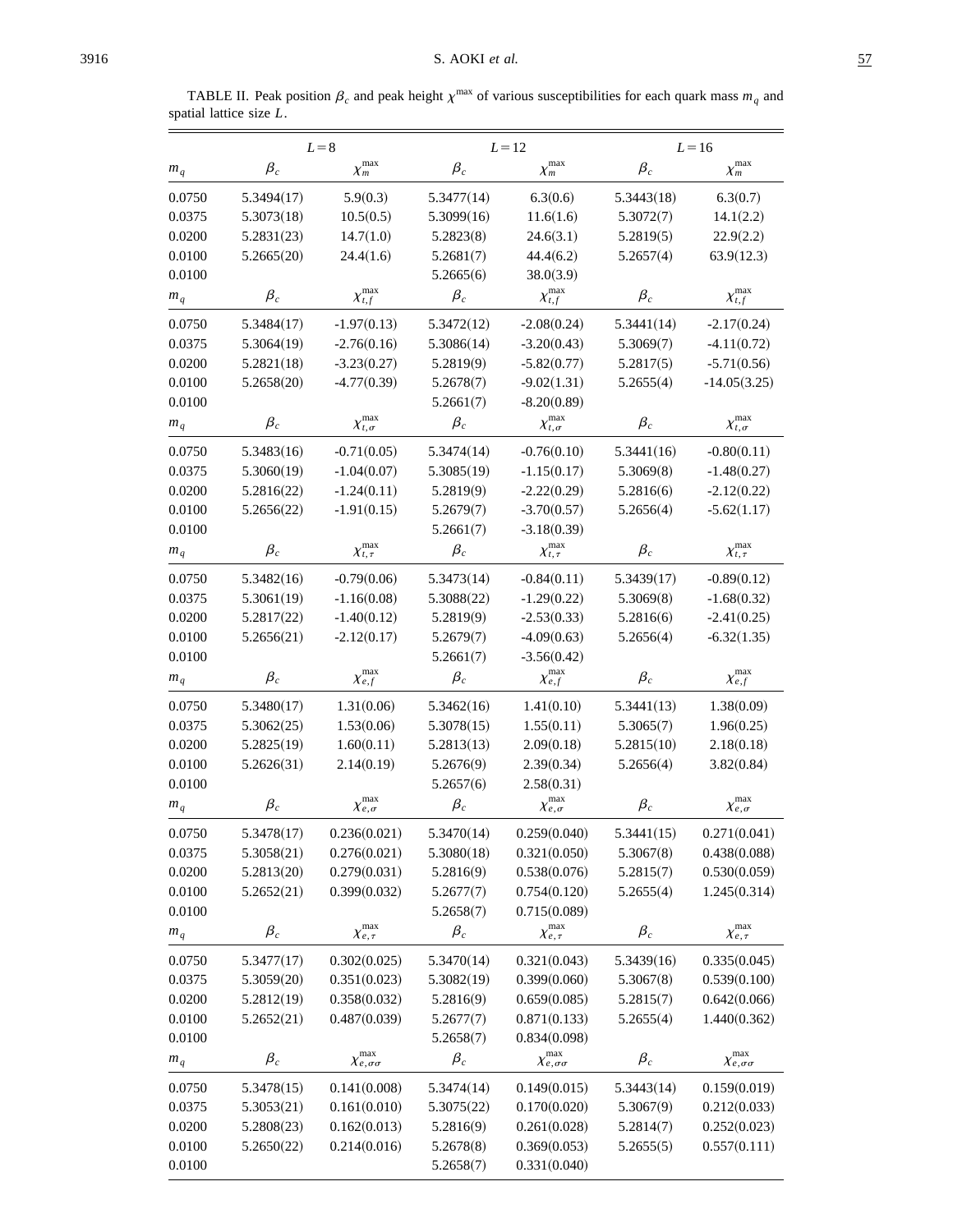|        | $L=8$      |                                 | $L=12$     |                                 | $L=16$     |                                 |
|--------|------------|---------------------------------|------------|---------------------------------|------------|---------------------------------|
| $m_q$  | $\beta_c$  | $\chi^{\rm max}_{e,\sigma\tau}$ | $\beta_c$  | $\chi^{\rm max}_{e,\sigma\tau}$ | $\beta_c$  | $\chi^{\rm max}_{e,\sigma\tau}$ |
| 0.0750 | 5.3479(15) | 0.135(0.010)                    | 5.3474(14) | 0.143(0.018)                    | 5.3441(16) | 0.152(0.021)                    |
| 0.0375 | 5.3055(21) | 0.155(0.010)                    | 5.3079(24) | 0.166(0.024)                    | 5.3067(9)  | 0.218(0.039)                    |
| 0.0200 | 5.2809(23) | 0.157(0.014)                    | 5.2816(10) | 0.272(0.032)                    | 5.2814(6)  | 0.262(0.026)                    |
| 0.0100 | 5.2651(22) | 0.214(0.018)                    | 5.2678(7)  | 0.385(0.058)                    | 5.2655(5)  | 0.600(0.127)                    |
| 0.0100 |            |                                 | 5.2658(7)  | 0.345(0.043)                    |            |                                 |
| $m_q$  | $\beta_c$  | $\chi^{\rm max}_{e,\tau\tau}$   | $\beta_c$  | $\chi^{\rm max}_{e,\tau\tau}$   | $\beta_c$  | $\chi^{\rm max}_{e,\tau\tau}$   |
| 0.0750 | 5.3477(16) | 0.168(0.012)                    | 5.3473(13) | 0.175(0.020)                    | 5.3438(18) | 0.186(0.024)                    |
| 0.0375 | 5.3055(20) | 0.189(0.011)                    | 5.3083(27) | 0.202(0.030)                    | 5.3067(9)  | 0.265(0.046)                    |
| 0.0200 | 5.2809(22) | 0.194(0.015)                    | 5.2816(10) | 0.326(0.036)                    | 5.2814(6)  | 0.314(0.030)                    |
| 0.0100 | 5.2650(22) | 0.254(0.019)                    | 5.2678(7)  | 0.442(0.065)                    | 5.2655(5)  | 0.689(0.146)                    |
| 0.0100 |            |                                 | 5.2659(7)  | 0.403(0.047)                    |            |                                 |
| $m_q$  | $\beta_c$  | $\chi_{\Omega}^{\rm max}$       | $\beta_c$  | $\chi_{\Omega}^{\rm max}$       | $\beta_c$  | $\chi_{\Omega}^{\rm max}$       |
| 0.0750 | 5.3479(19) | 4.21(0.28)                      | 5.3462(13) | 4.52(0.51)                      | 5.3439(14) | 4.63(0.54)                      |
| 0.0375 | 5.3064(20) | 4.10(0.25)                      | 5.3087(15) | 4.53(0.57)                      | 5.3068(7)  | 6.05(1.03)                      |
| 0.0200 | 5.2823(20) | 3.73(0.32)                      | 5.2819(9)  | 6.30(0.75)                      | 5.2817(5)  | 6.17(0.62)                      |
| 0.0100 | 5.2655(22) | 4.45(0.34)                      | 5.2677(8)  | 8.06(1.17)                      | 5.2655(4)  | 12.57(3.00)                     |
| 0.0100 |            |                                 | 5.2660(7)  | 7.21(0.78)                      |            |                                 |

TABLE II. (Continued).

 $L=12$  for  $m_q=0.01$ , and  $L=12$  to  $L=16$ . Comparing the histograms for  $m_q$ =0.02 and 0.01 which are in correspondence in this sense, we find that they are similar not only in shape but also in the trend that a double peak type distribution changes toward that of a single peak for larger sizes.

A more quantitative comparison is made in Fig. 6 where we plot the dimensionless combination  $\chi_m^{\max} m_\pi^2$  against  $Lm_{\pi}$ . Data points for various quark masses and spatial sizes roughly fall on a single curve, and the increase observed up to  $L=16$  for  $m_q=0.01$  does not stand out as particularly large. It is quite plausible that the peak height for  $m_q$  $=0.01$  levels off if measured on a larger lattice, e.g.,  $\overline{L}$  $=24.$ 

While a definitive conclusion has to await simulations on larger spatial sizes, our examinations lead us to conclude that a first-order phase transition is absent also at  $m_q = 0.01$ .

#### **B. Comparison with previous studies**

Finite-size analyses similar to those reported here were previously carried out by two groups  $[5,6]$ . In Ref.  $[5]$  runs



FIG. 6. Peak height of chiral susceptibility  $\chi_m$  as a function of spatial size *L*, both normalized by zero-temperature pion mass  $m_\pi$ .

of  $4000 - 10000$  trajectories of unit length were made for the spatial sizes  $6^3$ ,  $8^3$ , and  $12^3$  at  $m_q = 0.0125$  and 0.025 using the step size of  $\Delta \tau$ = 0.02 for both cases. In Ref. [6] a larger spatial lattice of  $16<sup>3</sup>$  was employed, and 2500 trajectories were generated at  $m_a=0.01(\Delta\tau=0.0078)$  and  $m_a$  $=0.025(\Delta \tau=0.01)$ . The quantities examined in these studies were the Polyakov susceptibility  $\chi_{\Omega}$  and the pseudochiral susceptibility defined by

$$
\chi_c \equiv V \left[ \left\langle \left( \frac{1}{3} \xi^{\dagger} D^{-1} \xi \right)^2 \right\rangle - \left\langle \frac{1}{3} \xi^{\dagger} D^{-1} \xi \right\rangle^2 \right], \tag{29}
$$

where  $\xi$  is a Gaussian noise vector.

We also calculate the pseudochiral susceptibility in the present work. In Fig.  $7(a)$  previous data for this quantity from Refs.  $|5,6|$  are compared with the new results. A similar comparison for the Polyakov loop susceptibility is made in Fig.  $7(b)$ . We observe that the data are consistent for the sizes  $L=8$  and  $L=12$ . A reasonable agreement is also seen between the present simulation and the earlier results for *L*  $=16$  at  $m_q=0.025-0.02$ . At the smallest quark mass of  $m_q=0.01$ , however, the result from Ref. [6] is by a factor  $2-3$  smaller compared to our values.

A technical point to note in the calculation of Ref.  $\lceil 6 \rceil$  for  $\chi_c$  is that it used a multiple set of noise vectors for each configuration in contrast to a single vector employed in Ref. [5] and the present work. This, however, would not be the main source of the discrepancy since the result of Ref.  $[6]$  for  $m_q = 0.025$  is in agreement with the other calculations. This difference also cannot explain the discrepancy in the Polyakov susceptibility. We think it likely that the underestimate of Ref. [6] originates from a shorter length of their run. Indeed dividing our full set of trajectories at  $m_q = 0.01$  and *L*  $=16$  into subsets of 2500 each, we find susceptibilities reduced by a similar factor for some of the subsets owing to a long-range fluctuations over  $\tau \sim O(1000)$ .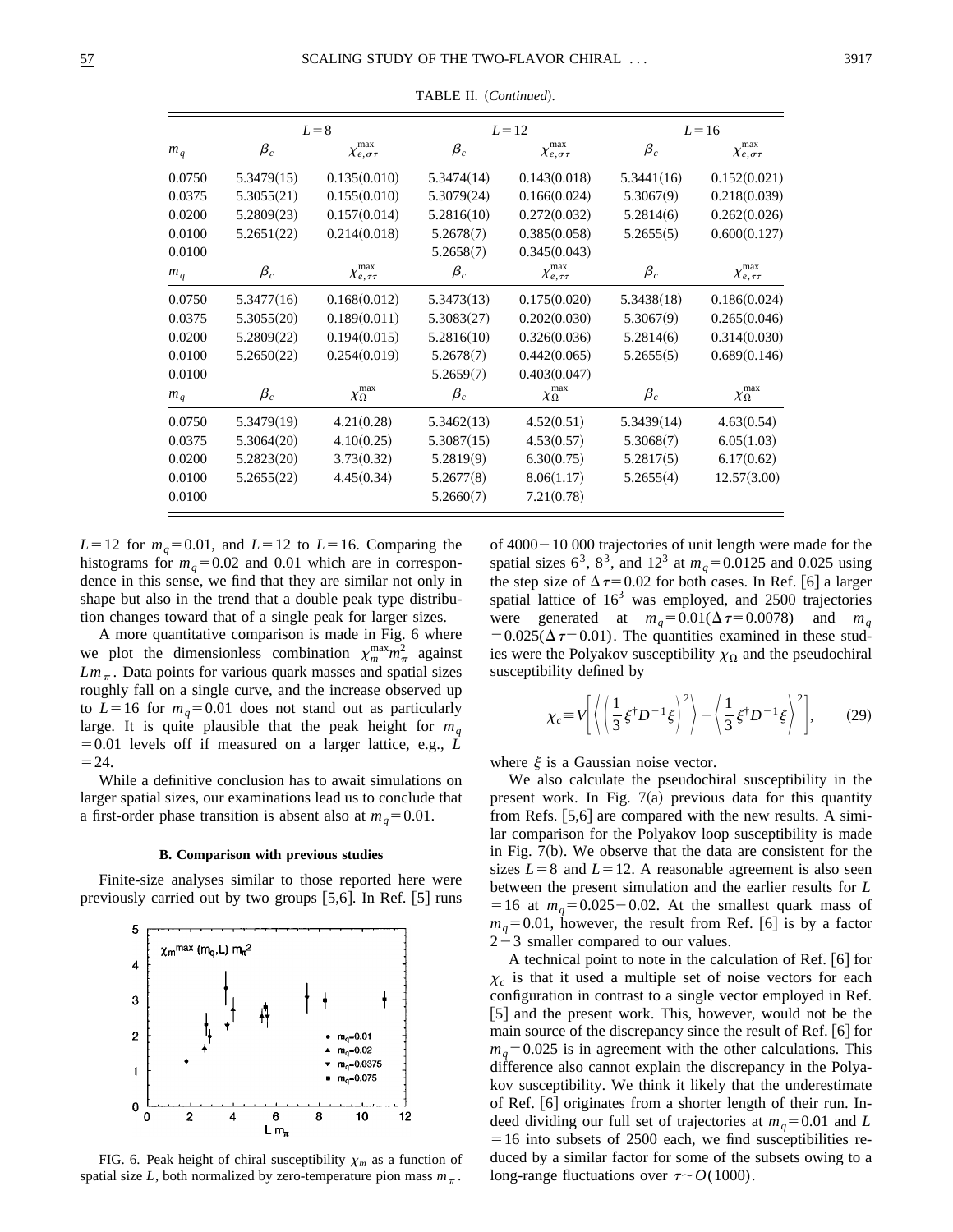

FIG. 7. (a) Peak height of pseudochiral susceptibility  $\chi_c$  as a function of  $m_q$  for various spatial volumes. (b) Same for the Polyakov susceptibility  $\chi_{\Omega}$ . Previous results are plotted with open symbols.

# **IV. ANALYSIS OF QUARK MASS DEPENDENCE**

### **A. Scaling laws and exponents**

We have seen in the previous section that our finite-size data do not show clear evidence for a first-order phase transition down to  $m_q = 0.01$ . In the present section we assume that the two-flavor chiral transition is of second-order which takes place at  $m_q=0$ , and turns into a smooth crossover for  $m_q \neq 0$ . Various scaling laws follow from this assumption for the quark mass dependence of the susceptibilities. We analyze to what extent our data support the expected scaling laws. In particular, we examine whether the scaling exponents agree with the  $O(4)$  values as predicted by the effective sigma model analysis  $[1]$ , or at least the O(2) values corresponding to exact  $U(1)$  chiral symmetry of the Kogut-Susskind quark action used in our simulations.

The scaling laws follow from a well-known renormalization-group argument which predicts that the leading singular part of the free energy per unit volume has the scaling form

$$
f_s(t,h) = h^{d/y_h} \phi(th^{-y_t/y_h}),
$$
\n(30)

where *t* and *h* are reduced temperature and quark mass,  $y_t$ and  $y_h$  are the thermal and magnetic critical exponents, and  $d=3$  is the space dimension. We take the reduced variables to be



FIG. 8. Pseudocritical coupling  $\beta_c(m_q)$  as a function of  $m_q$ determined from the peak position of susceptibility  $\chi_m$ . Lines are fits to Eq.  $(33)$ .

$$
t = \beta_c(m_q) - \beta_c(0),\tag{31}
$$

$$
h = m_q, \tag{32}
$$

where  $\beta_c(m_q) = 6/g_c^2(m_q)$  denotes the pseudocritical coupling defined as the peak position of a susceptibility for a given quark mass  $m_q$ . The choice for *h* corresponds to *h*  $\propto m_q/T$  up to a numerical factor of 4. The scaling law for the pseudo critical coupling is then given by

$$
\beta_c(m_q) = \beta_c(0) + c_g m_q^{\bar{z}_g} \tag{33}
$$

with

$$
z_g = \frac{y_t}{y_h}.\tag{34}
$$

One can define three types of susceptibilities depending on the combination of variables taken for the second derivative of the free energy. The (*h*,*h*) combination corresponds to the chiral susceptibility  $\chi_m$ , and we find the scaling form of its peak height to be

TABLE III. Critical exponents extracted by fits of critical coupling and peak height of susceptibilities for fixed spatial size *L* as compared to  $O(2)$ ,  $O(4)$  [18–20], and mean-field (MF) values.

|                      | O(2)    | O(4)    | MF  | $L=8$    | $L=12$   | $L = 16$ |
|----------------------|---------|---------|-----|----------|----------|----------|
| $z_g$                | 0.60    | 0.54    | 2/3 | 0.70(11) | 0.74(6)  | 0.64(5)  |
| $z_m$                | 0.79    | 0.79    | 2/3 | 0.70(4)  | 0.99(8)  | 1.03(9)  |
| $z_t$                | 0.39    | 0.33    | 1/3 |          |          |          |
| $z_{t,f}$            |         |         |     | 0.42(5)  | 0.75(9)  | 0.78(10) |
| $z_{t,\sigma}$       |         |         |     | 0.47(5)  | 0.81(10) | 0.82(12) |
| $z_{t, \tau}$        |         |         |     | 0.47(5)  | 0.81(9)  | 0.83(12) |
| $z_e$                | $-0.01$ | $-0.13$ | 0   |          |          |          |
| $z_{e,f}$            |         |         |     | 0.21(4)  | 0.28(7)  | 0.38(7)  |
| $z_{e,\sigma}$       |         |         |     | 0.25(6)  | 0.56(11) | 0.58(13) |
| $z_{e,\tau}$         |         |         |     | 0.22(6)  | 0.52(10) | 0.55(12) |
| $z_{e,\sigma\sigma}$ |         |         |     | 0.18(5)  | 0.46(8)  | 0.43(10) |
| $z_{e,\sigma\tau}$   |         |         |     | 0.20(5)  | 0.51(9)  | 0.50(12) |
| $z_{e,\tau\tau}$     |         |         |     | 0.19(5)  | 0.48(9)  | 0.47(11) |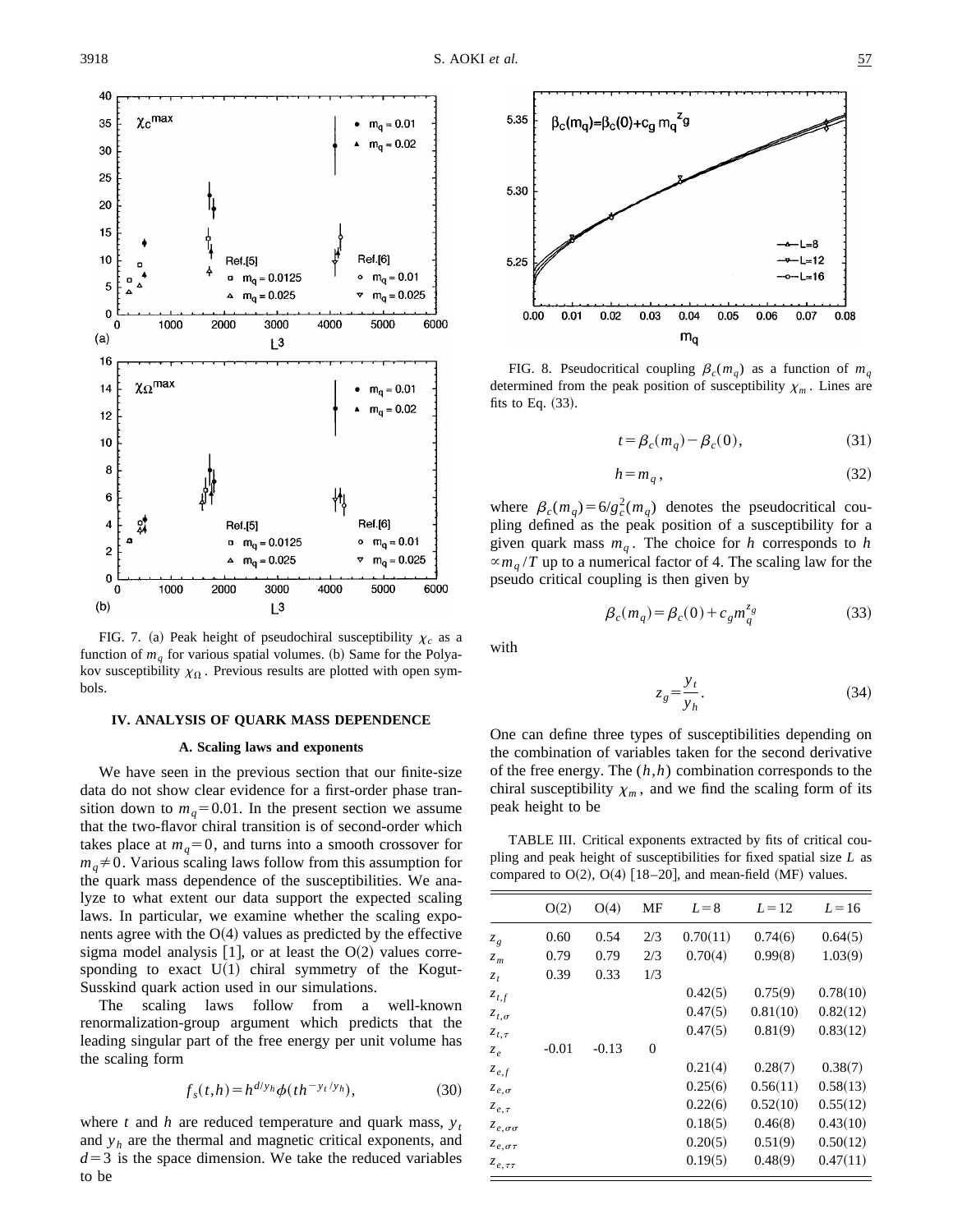

FIG. 9. Peak height of susceptibility  $\chi_m$ ,  $\chi_{t,f}$ , and  $\chi_{e,\tau}$  as a function of  $m_q$  for fixed spatial size *L*. Lines are fits to a single power  $\chi_i \propto m^{-2}$ *i*. Dashed lines indicate slope expected for O(2) or  $O(4)$  exponents.

$$
\chi_m^{\max}(m_q) = c_m m_q^{-z_m},\tag{35}
$$

where

$$
z_m = 2 - \frac{d}{y_h}.\tag{36}
$$

The *t* derivative generates susceptibilities involving the energy operator  $\epsilon$ . Decomposing  $\epsilon$  into the gluon terms that depend on the spatial and temporal plaquette averages and the quark term proportional to  $\bar{\psi}D_0\psi$ , we expect

$$
\chi_{t,i}^{\max}(m_q) = c_{t,i} \ m_q^{-z_{t,i}}, \quad i = f, \sigma, \tau,
$$
 (37)

$$
\chi_{e,i}^{\max}(m_q) = c_{e,i} \ m_q^{-z_{e,i}}, \quad i = f, \sigma, \tau,
$$
 (38)

$$
\chi_{e,ij}^{\max}(m_q) = c_{e,ij} \ m_q^{-z_{e,ij}}, \quad i,j = \sigma, \tau.
$$
 (39)

For these susceptibilities only the leading exponent needs to be constrained by the thermal and magnetic exponents, i.e.,

$$
z_t = 1 + \frac{y_t}{y_h} - \frac{d}{y_h}, \quad z_t = \max_{i = f, \sigma, \tau} \{z_{t,i}\},
$$
 (40)

$$
z_e = \frac{2y_t}{y_h} - \frac{d}{y_h},
$$
  
\n
$$
z_e = \max_{i=f, \sigma, \tau, j, k=\sigma, \tau} \{z_{e,i}, z_{e,jk}\}.
$$
 (41)

Since all the exponents are expressed in terms of  $y_t$  and  $y_h$ , two relations exist among the four exponents  $z_g$ , $z_m$ , $z_t$ , and  $z_e$ , which may be taken to be

$$
z_g + z_m = z_t + 1,\tag{42}
$$

$$
2z_t - z_m = z_e. \tag{43}
$$

#### **B. Results for exponents**

Our study of exponents is based on the results for the peak position and height of various susceptibilities summarized in Table II. For  $m_q=0.01$  and  $L=12$  two runs are made. We present results employing the first run carried out at  $\beta$ =5.266, since the exponents obtained with the second run are consistent with those with the first run.

Let us start with an examination of the exponent  $z_g$  that governs the scaling behavior of the critical coupling  $\beta_c(m_q)$ . In Fig. 8 we plot  $\beta_c(m_q)$  defined as the peak position of the chiral susceptibility  $\chi_m$ . Solid lines represent fit of the data to the form  $(33)$ , which reasonably go through the data points. Results for  $z<sub>g</sub>$  are listed in the first row of Table III. Other susceptibilities yield results consistent with those from  $\chi_m$  well within the errors.

We observe that the values of  $z_g$  do not exhibit clear size dependence, and are in agreement with the theoretical predictions based on  $O(2)$  or  $O(4)$  symmetry within one to two standard deviations. As expected from this observation, a reasonable fit is also obtained fixing  $z_g$  to either the O(2) or  $O(4)$  exponent.

Let us turn to the exponents determined from peak height of the susceptibilities. In Fig. 9 we plot the quark mass dependence of peak height for the representative susceptibilities. Exponents are extracted by fits employing a scaling behavior with a single power as given in Eqs.  $(35)$ ,  $(37)–(39)$ . Results are summarized in Table III. For  $z_t$  and  $z_e$  various operator combinations yield results which are in mutual agreement within estimated errors.

We observe that all the exponents  $z_m$ ,  $z_t$ , and  $z_e$  exhibit a sizable increase between  $L=8$  and 12, and the larger values stay for  $L=16$ . Comparing the exponents with those of O(2),  $O(4)$ , or mean-field  $(MF)$  predictions, we find that an apparent agreement of  $z_m$  and  $z_t$  for the smallest size  $L=8$  becomes lost for  $L \ge 12$ . The magnitude of discrepancy is smallest for  $z_m$ , for which we find a 10–20 % larger value amounting to a one to two standard deviation difference. For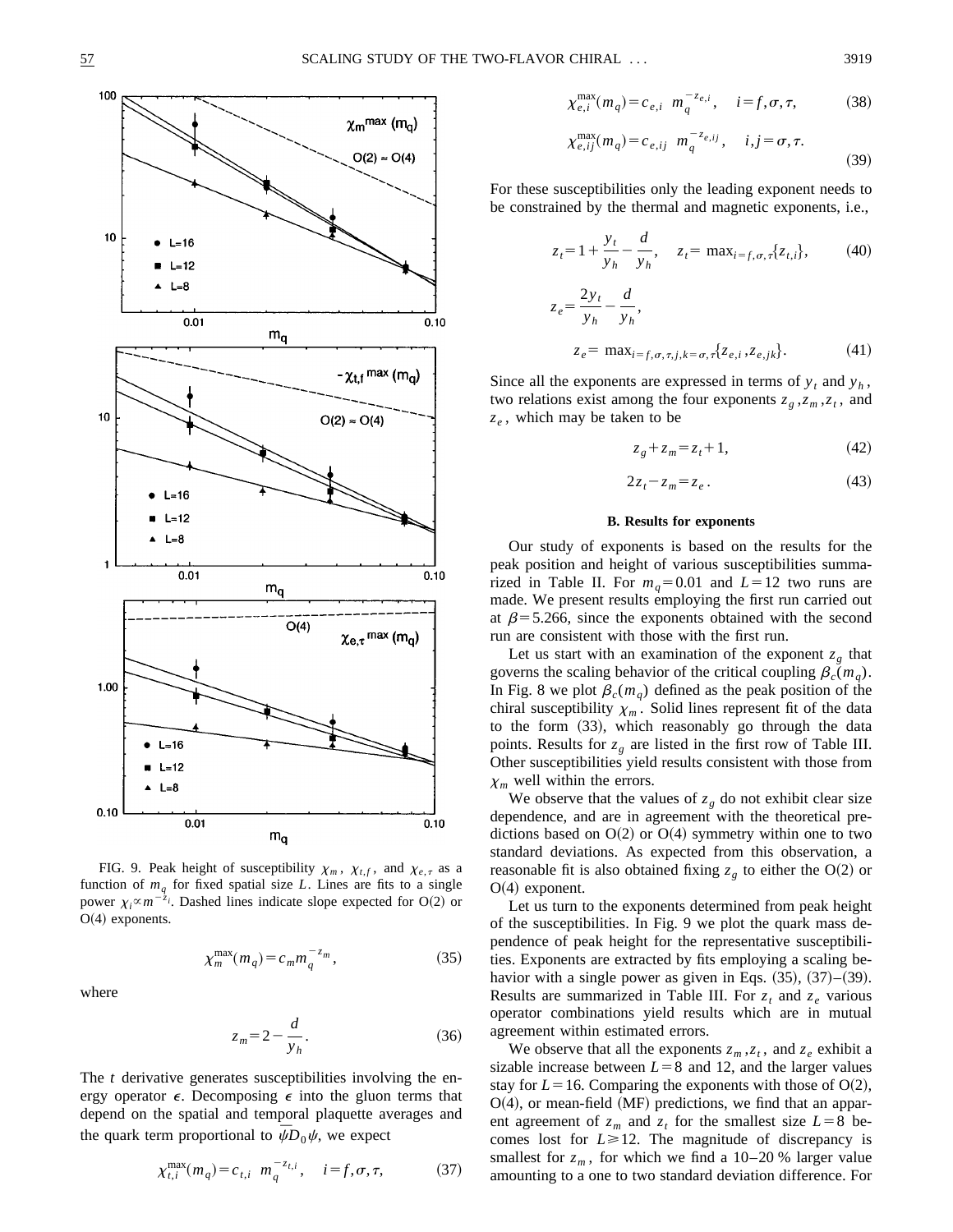

FIG. 10. Consistency check of exponents for a given spatial size *L*. Horizontal lines indicate values expected for  $O(2)$  exponents. Values for  $O(4)$  are similar.

 $z_t$  the discrepancy is by a factor two for  $L=12$  and 16. The disagreement is even more pronounced for the exponent  $z_e$ for which a value in the range  $z_e \approx 0.5-0.6$  is obtained in contrast to negative values for  $O(2)$  and  $O(4)$ .

One can ask how inclusion of subleading singularities and/or analytic terms in the fitting function modifies the results above. A thorough examination of this question is difficult with our limited data sets, and we restrict ourselves to the simplest case where a constant term is included in the fit:  $\chi_i^{\max}(m_q) = c_{i0} + c_{i1}m_q^{-z_i}$ . The points to be examined are (i) how the values of exponents change, and (ii) whether reasonable fits are obtained with the exponents fixed to theoretically expected values.

Concerning (i), the fitted values of  $z_m$  and  $z_t$  for  $L=8$  and 12 are consistent with the results of single-power fits, while those for  $L=16$  become larger and take a value  $z \approx 1.5$  $\pm$  0.5. For  $z_e$  large values of such a magnitude are obtained for all three sizes  $L=8$ , 12, and 16 with similar errors. Thus adding a constant term does not alleviate the discrepancy.

Turning to (ii), the quality of fit significantly worsens when one fixes the value of exponents to the theoretical value. Values of  $\chi^2$  per degree of freedom increase to 2  $-3$  as compared to  $0.5-1$  for the single-power fit with  $z_i$  as a free parameter, and the fit generally misses the point for the smallest quark mass  $m_q$ =0.01 for *L*=16. In particular the fit for  $\chi_e$  accommodates a negative value of  $z_e$  only by forcing the coefficient  $c_{e,1}$  in front of the power term to a negative value of a magnitude similar to that of the constant term  $c_{e,0}$ . Altogether fits with theoretical values of exponents do not appear any more reasonable than fits with a single power.

These examinations lead us to conclude that the exponents do show a trend of deviation from the  $O(2)$  or  $O(4)$ values, at least in the range of quark mass  $m_q = 0.075$  $-0.01$  explored in our simulation.

Let us recall from Sec. IV A that the four exponents  $z_g$ ,  $z_m$ ,  $z_t$  and  $z_e$  should satisfy two consistency equations (42) and  $(43)$ . In Fig. 10 we plot the two sides of the hyperscaling equations using the exponents obtained with a single power fit in Table III. For  $z_t$  and  $z_e$  we take averages over the channels as the exponents are mutually consistent. We observe that the hyperscaling relations are well satisfied for each spatial volume even though the values of individual



FIG. 11. Scaling function  $F_m(x)$  calculated by  $\chi_m(\beta,m_q)(m_q/0.01)^{z_m}$  as a function of  $x=[\beta_c(m_q)-\beta_c(0)]$  $\times (m_q/0.01)^{-z_g}$  for  $L=16$  using (a) measured values  $=0.6447$ , $z_m = 1.033$ , $\beta_c(0) = 5.2353$ , and (b) O(4) values  $z_g$ = 0.538 and  $z_m$ = 0.794 and measured value  $\beta_c(0)$  = 5.2253.

exponents change from volume to volume and deviate from theoretical expectations. This implies that our susceptibility data are consistent with a second-order transition at  $m_q=0$ governed by the magnetic and thermal operators.

Given this result, we may estimate the magnetic and thermal exponents through a  $\chi^2$  fit of the four exponents  $z_{g,m,t,e}$ to the form  $(34)$ ,  $(36)$ ,  $(40)$ ,  $(41)$ . Using average values of results in Table III for  $z_t$  and  $z_e$ , we find  $(y_h, y_t)$  $=[2.31(7),1.74(5)](L=8), [3.02(19),2.24(12)](L=12),$ and  $[3.31(25), 2.22(15)]$  ( $L=16$ ), as compared to  $(2.48, 1.49)$  for O(2) symmetry and  $(2.49, 1.34)$  for O(4) symmetry  $\lfloor 18-20 \rfloor$ .

#### **C. Results for scaling function**

Defining a scaling variable

$$
x = \left[\beta_c(m_q) - \beta_c(0)\right]m_q^{-z_g},\tag{44}
$$

one expects the singular part of the susceptibility to take the functional form

$$
\chi_m(\beta, m_q) = m_q^{-z_m} F_m(x). \tag{45}
$$

We plot in Fig. 11 two estimates of the scaling function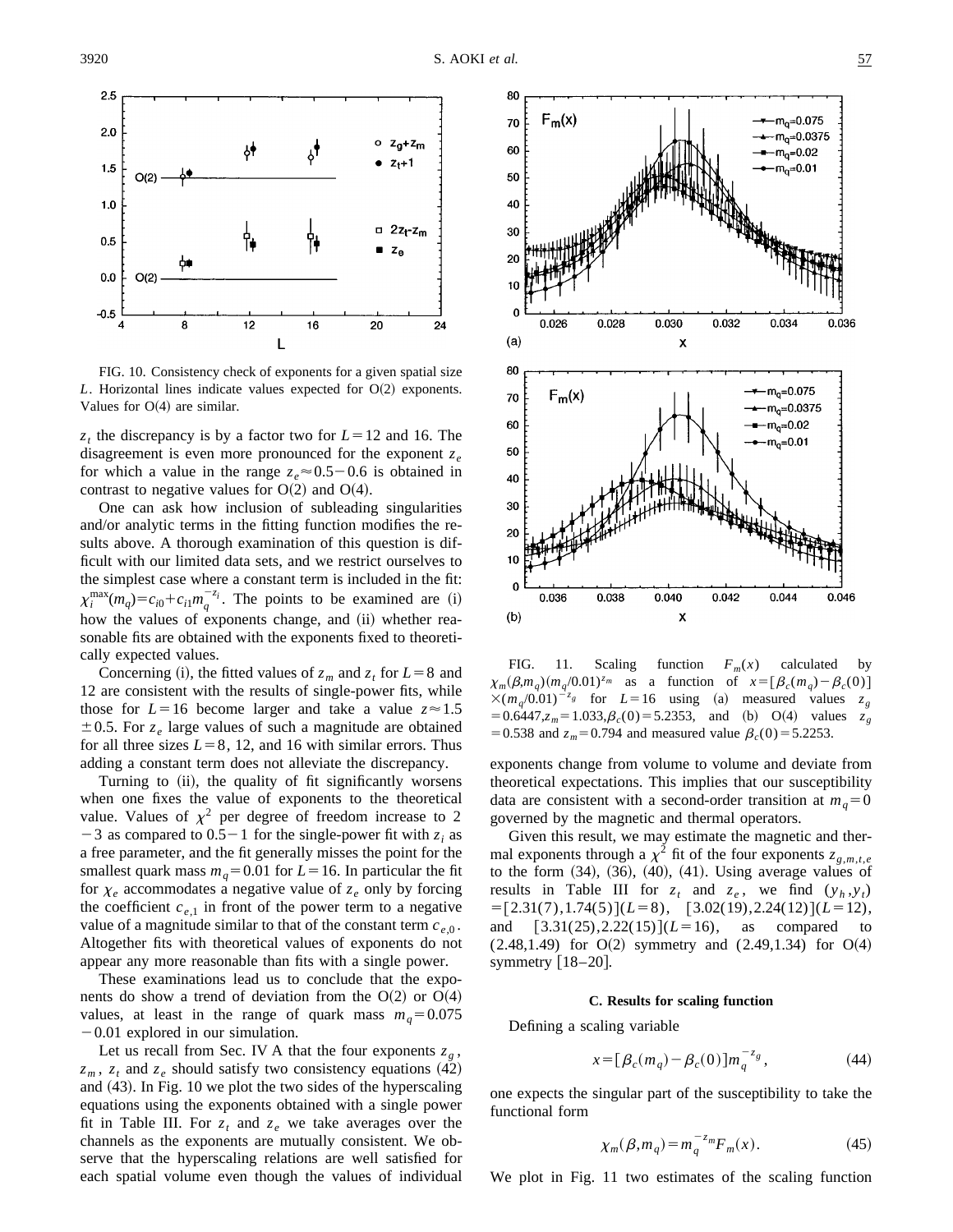$F_m(x)$  calculated as  $\chi_m(\beta,m_q)(m_q/0.01)^{z_m}$  using data for *L* =16: in (a) we employ the measured values  $z_g = 0.6447$ ,  $z_m$ =1.033,  $\beta_c$ (0) = 5.2353, and in (b) we take the O(4) values [20] for the exponents  $z_g = 0.538$ ,  $z_m = 0.794$  and substitute the value  $\beta_c(0) = 5.2253$  obtained with a fit of  $\beta_c(m_q)$ with  $z_g$  fixed to the O(4) value. Similar to the experience with fits of peak height in Sec. IV B, we find that scaling is reasonable with the use of the measured exponents. The fit, however, worsens if the  $O(4)$  exponents are employed; in particular the curve for the smallest quark mass  $m_q = 0.01$ deviates largely from the rest.

### **V. CONCLUSIONS**

In this article we have presented results of our analysis of the two-flavor chiral phase transition with the Kogut-Susskind quark action on an  $N<sub>t</sub>=4$  lattice. By studying the spatial volume dependence of various susceptibilities, we have confirmed the conclusion of previous investigations [5,6] that the transition is a smooth crossover for  $m_q \ge 0.02$ . At  $m_q$ =0.01 the susceptibilities exhibit an almost linear increase in spatial volume between  $8<sup>3</sup>$  and  $16<sup>3</sup>$  lattices, which contradicts the results of previous work  $[6]$ , and may appear to be consistent with a first-order phase transition. However, examination of time histories and histograms of observables, and in particular, a rescaling of spatial size in terms of the zero-temperature pion mass strongly suggests that the linear increase is a transient phenomenon arising from an insufficient spatial size. It is our present conclusion that there is no evidence indicating a first-order transition down to  $m_q$  $=0.01.$ 

We have also analyzed how susceptibilities depend on the quark mass. The pattern of critical exponents we have obtained is consistent with the existence of a second-order phase transition at  $m_q=0$ , which is governed by a renormalization-group fixed point with two relevant operators, the energy and magnetization operators. The exponents, however, do not agree with  $O(2)$ ,  $O(4)$ , or mean-field theory predictions. This means that the theoretical argument for a second order phase transition from the chiral  $\sigma$  model remains unjustified in the present work.

A disagreement with the  $O(4)$  values may not come as a surprise since flavor symmetry breaking effects of the Kogut-Susskind quark action is quite large at  $\beta \approx 5.3$  where the transition is located for  $N<sub>t</sub>=4$ . Indeed masses of non-Nambu-Goldstone pions are closer to those of  $\rho$  meson, rather than those of the Nambu-Goldstone pion, for these values of  $\beta$ .

Numerically, the  $O(2)$  values for exponents are close to those for  $O(4)$ . The deviation from the  $O(2)$  values is theoretically more puzzling for several reasons:  $(i)$  O $(2)$  is an exact symmetry group of the Kogut-Susskind action for any lattice spacing, (ii) this symmetry is preserved under the algorithmic expedient of taking a square root of the quark determinant adopted in the hybrid  $R$  algorithm, and (iii) the susceptibility  $\chi_m$  is precisely the second derivative of free energy with respect to the quark mass which is the conjugate field of the  $O(2)$  order parameter. Thus, if the two-flavor system simulated by the hybrid *R* algorithm undergoes a second-order transition, we expect the  $O(2)$  values of exponents to emerge toward the chiral limit.

The smallest quark mass  $m_q = 0.01$  we have explored is quite small at  $\beta \approx 5.3$ , corresponding to  $m_\pi/m_\rho \approx 0.19$  which is close to the experimental value of 0.18. It is possible, however, that the critical region where susceptibilities exhibit the true scaling behavior is located even nearer to the chiral limit. If this is the origin of the discrepancy, establishing the universality nature of the two-flavor transition for the Kogut-Susskind quark action will require further simulations toward substantially smaller quark masses and necessarily much larger spatial lattices.

# **ACKNOWLEDGMENTS**

We would like to thank Frithjof Karsch and Edwin Laermann for informative discussions. This work was supported by the Supercomputer Project  $(N_0, 97-15)$  of High Energy Accelerator Research Organization (KEK), and also in part by the Grants-in-Aid of the Ministry of Education (Nos. 08640349, 08640350, 08640404, 09246206, 09304029, 09740226).

- [1] R. D. Pisarski and F. Wilczek, Phys. Rev. D **29**, 338 (1984); F. Wilczek, Int. J. Mod. Phys. A 7, 3911 (1992); K. Rajagopal and F. Wilczek, Nucl. Phys. **B399**, 395 (1993).
- [2] For reviews and references on the issue of the order of chiral transition, see M. Fukugita, in *Field Theory on the Lattice*, Proceedings of the International Symposium, Seillac, France, edited by A. Billoire et al. [Nucl. Phys. B (Proc Suppl.) 4, 105 (1988)]; in *Lattice 88*, Proceedings of the International Symposium, Batavia, Illinois, edited by A. Kronfeld and P. MacKenzie [ibid. 9, 291 (1989)]; A. Ukawa, in *Lattice 89*, Proceedings of the International Symposium, Capri, Italy, edited by R. Petronzio et al. [ibid. 17, 118 (1990)]; S. Gottlieb, in *Lattice 90*, Proceedings of the International Symposium, Tallahassee, Florida, edited by U. M. Heller et al. [ibid. 20, 247 (1991)]; D. Toussaint, in *Lattice 91*, Proceedings of the

International Symposium, Tsukuba, Japan, edited by M. Fukugita et al. [ibid. **26**, 3 (1992)].

- @3# *MTc* Collaboration, R. V. Gavai *et al.*, Phys. Lett. B **232**, 491 (1989); **241**, 567 (1990).
- [4] F. R. Brown, F. P. Butler, H. Chen, N. H. Christ, Z. Dong, W. Schaffer, L. I. Unger, and A. Vaccarino, Phys. Lett. B **251**, 181  $(1990).$
- [5] M. Fukugita, H. Mino, M. Okawa, and A. Ukawa, Phys. Rev. Lett. **65**, 816 (1990); Phys. Rev. D **42**, 2936 (1990).
- $[6]$  F. R. Brown, F. P. Butler, H. Chen, N. H. Christ, Z. Dong, W. Schaffer, L. I. Unger, and A. Vaccarino, Phys. Rev. Lett. **65**, 2491 (1990); A. Vaccarino, in *Lattice 90*, [2], p. 263.
- [7] F. Karsch, Phys. Rev. D **49**, 3791 (1994).
- [8] F. Karsch and E. Laermann, Phys. Rev. D **50**, 6954 (1994).
- [9] A. Ukawa, in *Lattice 96*, Proceedings of the International Sym-